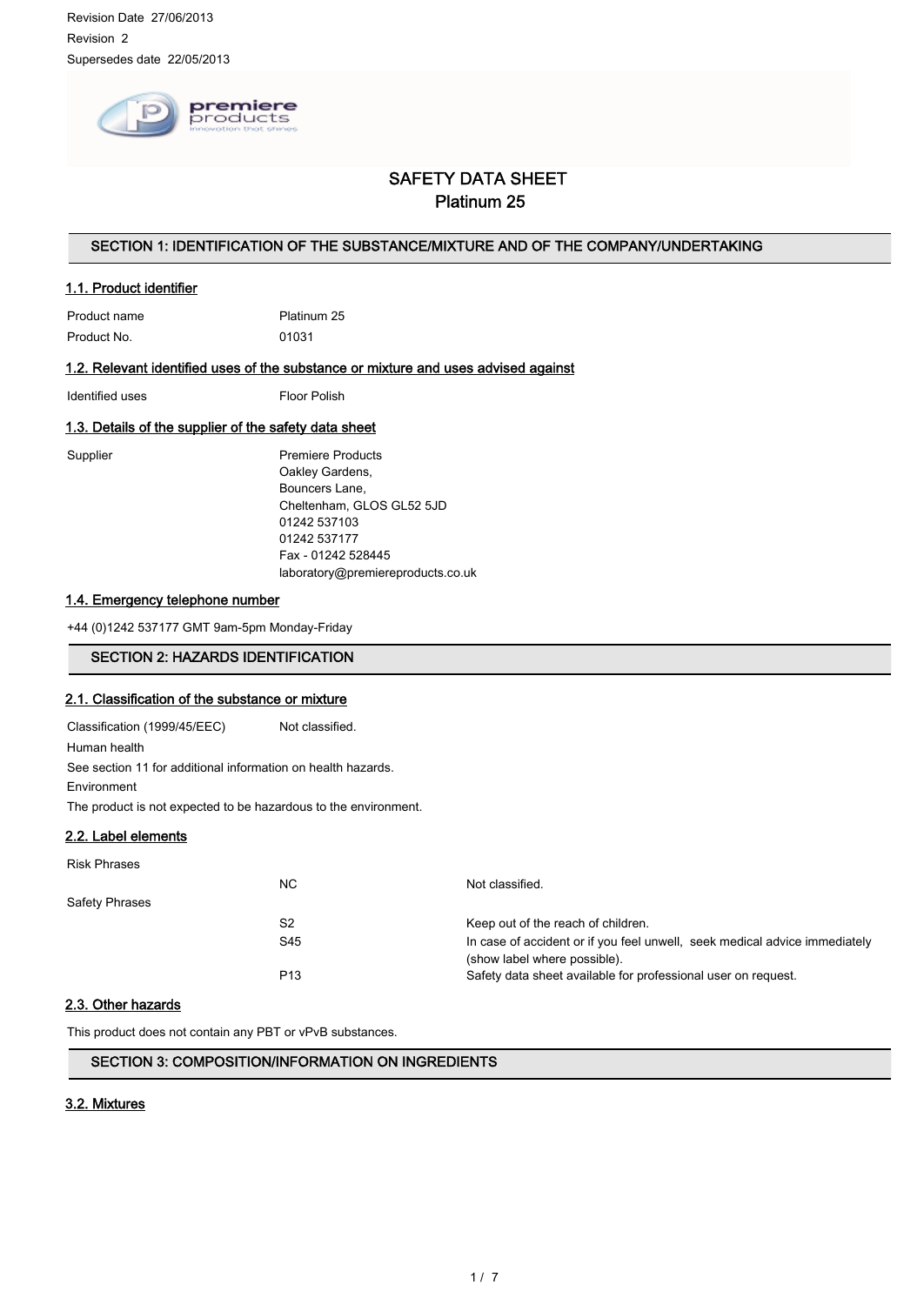| 2-(2-ethoxyethoxy)ethanol                        |                                                | $1 - 5%$ |
|--------------------------------------------------|------------------------------------------------|----------|
| CAS-No.: 111-90-0                                | EC No.: 203-919-7                              |          |
| Classification (EC 1272/2008)<br>Not classified. | Classification (67/548/EEC)<br>Not classified. |          |

The Full Text for all R-Phrases and Hazard Statements are Displayed in Section 16.

# SECTION 4: FIRST AID MEASURES

## 4.1. Description of first aid measures

Inhalation

Remove victim immediately from source of exposure. Provide rest, warmth and fresh air. Get medical attention if any discomfort continues. In case of persistent throat irritation or coughing: Seek medical attention and bring these instructions. Ingestion

Immediately rinse mouth and drink plenty of water or milk. Keep person under observation. Do not induce vomiting. If vomiting occurs, keep head low. Transport immediately to hospital and bring along these instructions. Get medical attention immediately! Skin contact

Remove contaminated clothing immediately and wash skin with soap and water. Get medical attention if irritation persists after washing. Eye contact

Promptly wash eyes with plenty of water while lifting the eye lids. Continue to rinse for at least 15 minutes and get medical attention.

## 4.2. Most important symptoms and effects, both acute and delayed

Inhalation No specific symptoms noted. Ingestion May cause stomach pain or vomiting. Skin contact Prolonged skin contact may cause redness and irritation. Eye contact Irritation and redness followed by blurred vision.

# 4.3. Indication of any immediate medical attention and special treatment needed

Treat Symptomatically.

# SECTION 5: FIREFIGHTING MEASURES

# 5.1. Extinguishing media

Extinguishing media Extinguish with foam, carbon dioxide, dry powder or water fog.

## 5.2. Special hazards arising from the substance or mixture

Hazardous combustion products None under normal conditions. Unusual Fire & Explosion Hazards No unusual fire or explosion hazards noted.

# 5.3. Advice for firefighters

Special Fire Fighting Procedures Use supplied air respirator if product is involved in a fire. Protective equipment for fire-fighters Wear full protective clothing.

# SECTION 6: ACCIDENTAL RELEASE MEASURES

## 6.1. Personal precautions, protective equipment and emergency procedures

Wear protective clothing as described in Section 8 of this safety data sheet.

## 6.2. Environmental precautions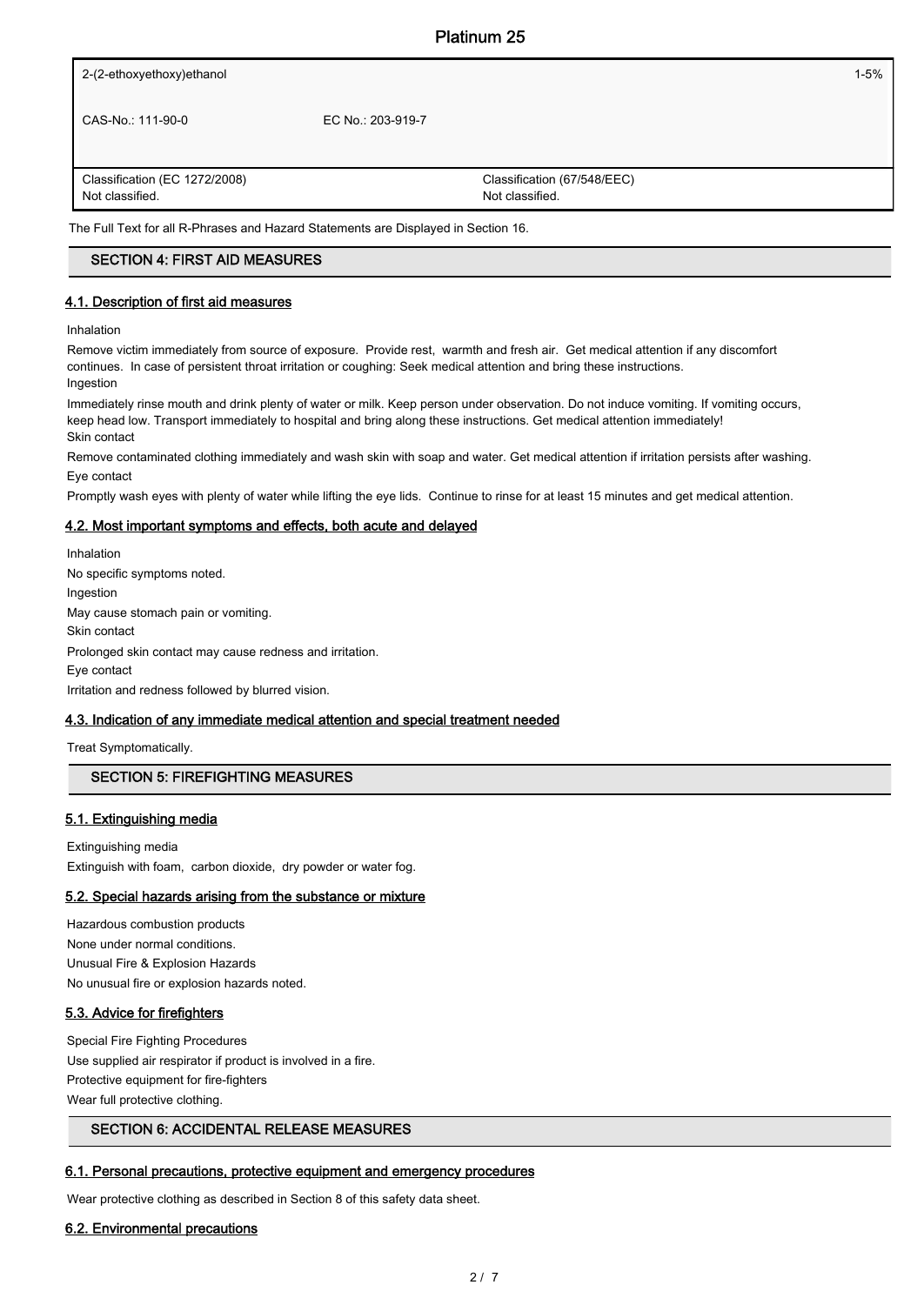# Platinum 25

Do not discharge into drains, water courses or onto the ground. Collect and dispose of spillage as indicated in section 13.

# 6.3. Methods and material for containment and cleaning up

Absorb spillage with non-combustible, absorbent material. Containers with collected spillage must be properly labelled with correct contents and hazard symbol.

# 6.4. Reference to other sections

For personal protection, see section 8.

## SECTION 7: HANDLING AND STORAGE

## 7.1. Precautions for safe handling

Read and follow manufacturer's recommendations.

#### 7.2. Conditions for safe storage, including any incompatibilities

Protect from freezing and direct sunlight. Store in tightly closed original container in a dry and cool place. Storage Class Chemical storage.

## 7.3. Specific end use(s)

The identified uses for this product are detailed in Section 1.2.

## SECTION 8: EXPOSURE CONTROLS/PERSONAL PROTECTION

## 8.1. Control parameters

| Name                      | <b>STD</b> |           | TWA - 8 Hrs | STEL - 15 Min | <b>Notes</b> |
|---------------------------|------------|-----------|-------------|---------------|--------------|
| 2-(2-ethoxyethoxy)ethanol | ' WEL      | ppm<br>.5 |             |               |              |

WEL = Workplace Exposure Limit.

Ingredient Comments WEL = Workplace Exposure Limits

# 8.2. Exposure controls

Respiratory equipment

No specific recommendation made, but respiratory protection must be used if the general level exceeds the recommended occupational exposure limit.

Hand protection

Use suitable protective gloves if risk of skin contact.

Eye protection

Use approved safety goggles or face shield.

Other Protection

Wear suitable protective clothing as protection against splashing or contamination.

# SECTION 9: PHYSICAL AND CHEMICAL PROPERTIES

## 9.1. Information on basic physical and chemical properties

| Appearance                                   | Translucent Emulsion. |
|----------------------------------------------|-----------------------|
| Colour                                       | White / off-white.    |
| Odour                                        | Mild. Ammonia.        |
| Solubility                                   | Soluble in water.     |
| Initial boiling point and boiling range (°C) |                       |
| Not determined                               |                       |
| Melting point $(^{\circ}C)$                  |                       |
| Not determined                               |                       |
| Relative density                             |                       |
| Not determined.                              |                       |
| <b>Bulk Density</b>                          | 1.000 - 1.500         |
| Vapour density (air=1)                       |                       |
| Not determined                               |                       |
|                                              |                       |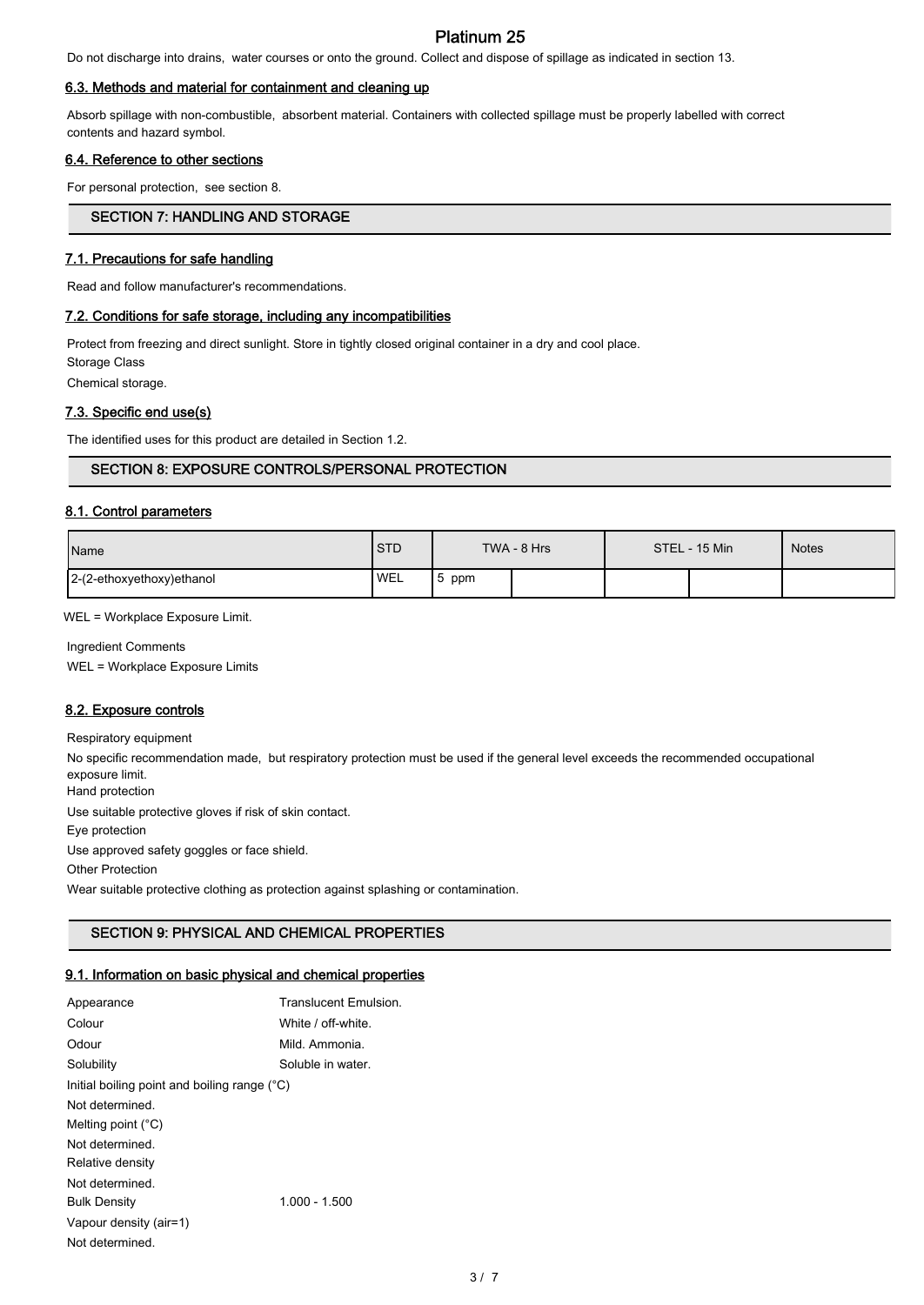Vapour pressure Not determined. Evaporation rate Not determined. Evaporation Factor Not determined. pH-Value, Conc. Solution 8.0 - 9.0 pH-Value, Diluted Solution Not determined. Viscosity <10 cP 20 Solubility Value (G/100G H2O@20°C) Not determined. Decomposition temperature (°C) Not determined. Odour Threshold, Lower Not determined. Odour Threshold, Upper Not determined. Flash point (°C) Not determined. Auto Ignition Temperature (°C) Not determined. Flammability Limit - Lower(%) Not determined. Flammability Limit - Upper(%) Not determined. Partition Coefficient (N-Octanol/Water) Not determined. Explosive properties Not determined. Other Flammability Not determined. Oxidising properties Not determined. Comments Information given concerns the concentrated solution.

# 9.2. Other information

No information required.

# SECTION 10: STABILITY AND REACTIVITY

# 10.1. Reactivity

Reacts violently with strong acids.

# 10.2. Chemical stability

Stable under normal temperature conditions and recommended use.

# 10.3. Possibility of hazardous reactions

Not known.

## 10.4. Conditions to avoid

Avoid heat. Avoid frost.

## 10.5. Incompatible materials

Materials To Avoid Strong acids.

## 10.6. Hazardous decomposition products

None under normal conditions.

# SECTION 11: TOXICOLOGICAL INFORMATION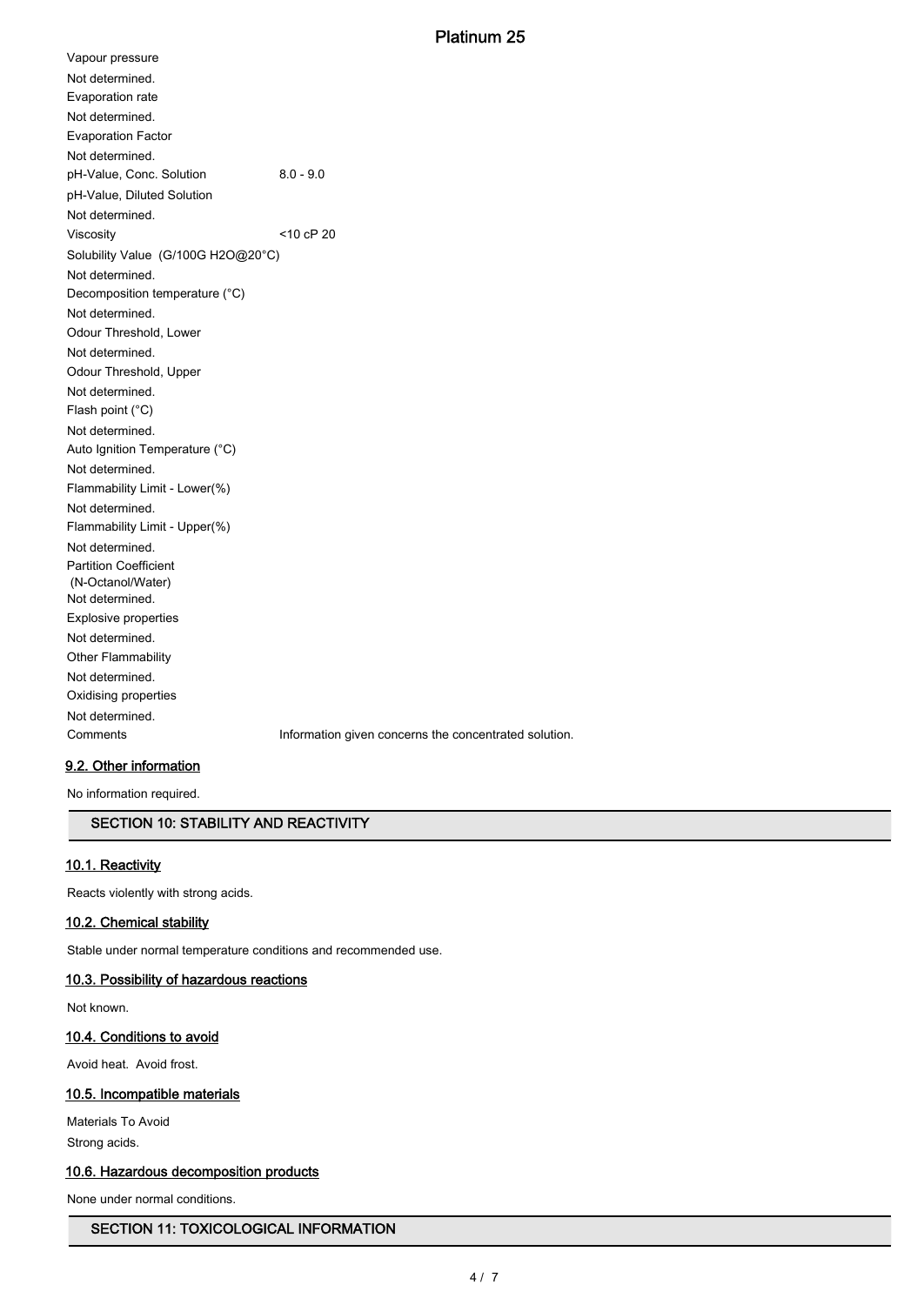# 11.1. Information on toxicological effects

Acute toxicity: Acute Toxicity (Oral LD50) Not determined. Acute Toxicity (Dermal LD50) Not determined. Acute Toxicity (Inhalation LC50) Not determined.

Respiratory or skin sensitisation: Respiratory sensitisation Not determined. Skin sensitisation Not determined.

Germ cell mutagenicity: Genotoxicity - In Vitro Not determined. Genotoxicity - In Vivo Not determined.

Carcinogenicity: **Carcinogenicity** Not determined.

Reproductive Toxicity: Reproductive Toxicity - Fertility Not determined. Reproductive Toxicity - Development Not determined.

Specific target organ toxicity - single exposure: STOT - Single exposure Not determined.

Specific target organ toxicity - repeated exposure: STOT - Repeated exposure Not determined.

Aspiration hazard:

Viscosity Not determined.

Inhalation May cause irritation to the respiratory system.

Ingestion May cause stomach pain or vomiting.

Skin contact Prolonged contact may cause redness, irritation and dry skin.

Eye contact Irritation, burning, lachrymation, blurred vision after liquid splash.

Health Warnings No specific health warnings noted. Target Organs No specific target organs noted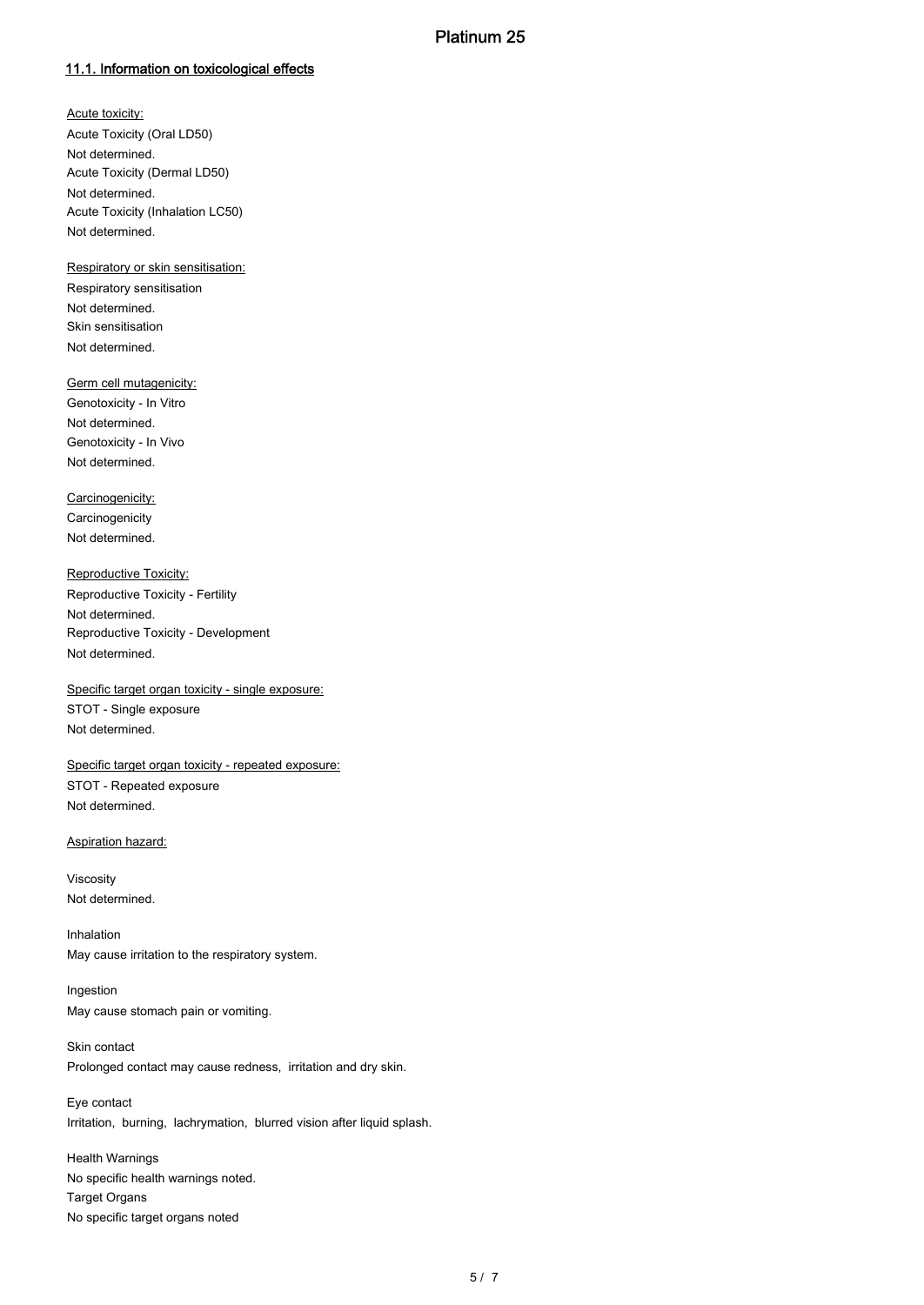# SECTION 12: ECOLOGICAL INFORMATION

**Ecotoxicity** 

Not regarded as dangerous for the environment.

## 12.1. Toxicity

Acute Fish Toxicity Not considered toxic to fish.

# 12.2. Persistence and degradability

**Degradability** The product is expected to be biodegradable.

## 12.3. Bioaccumulative potential

Bioaccumulative potential No data available on bioaccumulation. Partition coefficient Not determined.

## 12.4. Mobility in soil

Mobility: The product is soluble in water.

## 12.5. Results of PBT and vPvB assessment

This product does not contain any PBT or vPvB substances.

## 12.6. Other adverse effects

None known.

## SECTION 13: DISPOSAL CONSIDERATIONS

#### General information

Waste to be treated as controlled waste. Disposal to licensed waste disposal site in accordance with local Waste Disposal Authority.

#### 13.1. Waste treatment methods

Dispose of waste and residues in accordance with local authority requirements.

## SECTION 14: TRANSPORT INFORMATION

General The product is not covered by international regulation on the transport of dangerous goods (IMDG, IATA, ADR/RID).

## 14.1. UN number

No information required.

## 14.2. UN proper shipping name

No information required.

## 14.3. Transport hazard class(es)

No information required.

## 14.4. Packing group

No information required.

## 14.5. Environmental hazards

Environmentally Hazardous Substance/Marine Pollutant No.

## 14.6. Special precautions for user

No information required.